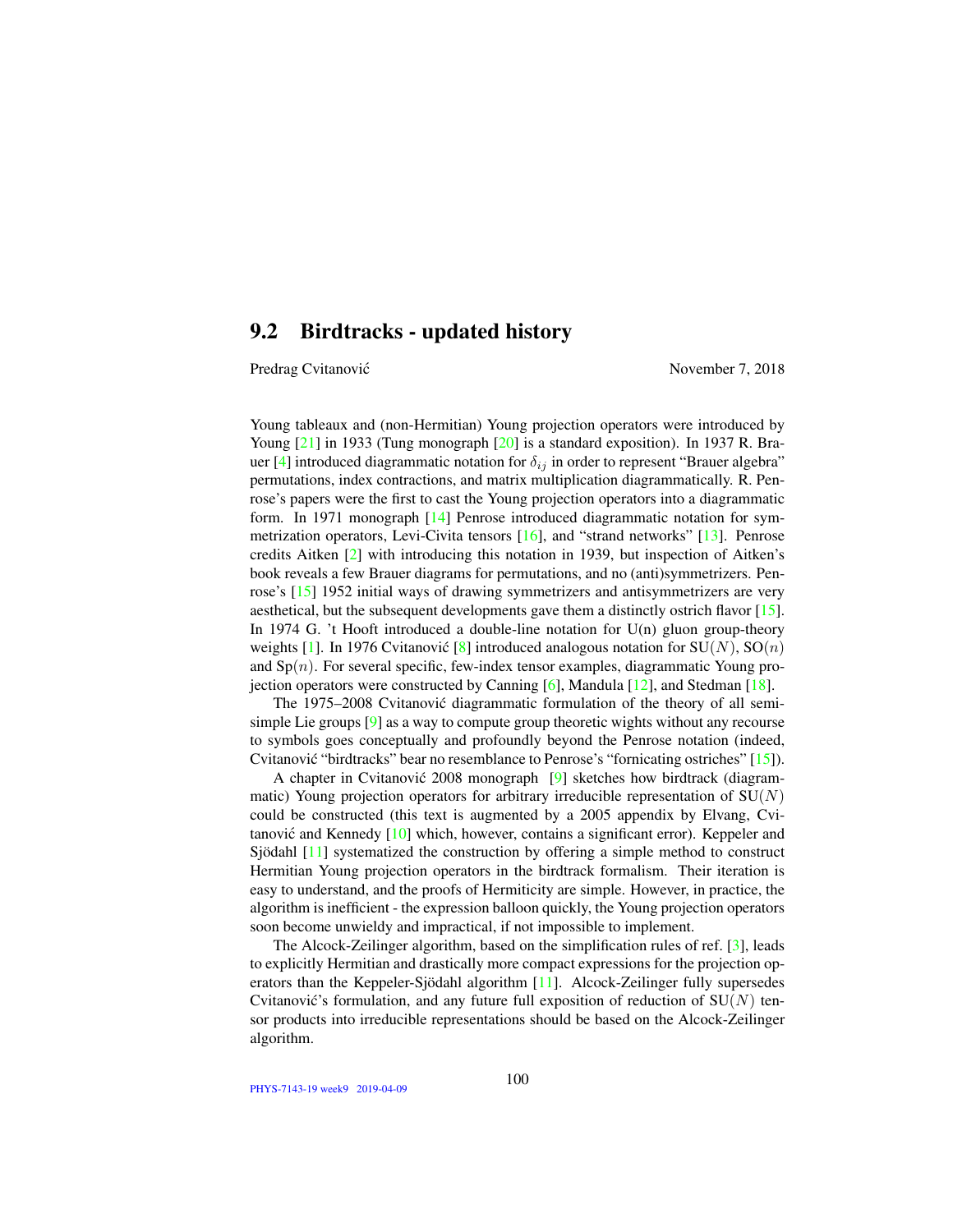# References

- [1] G. 't Hooft, ["A planar diagram theory for strong interactions",](http://dx.doi.org/10.1016/0550-3213(74)90154-0) [Nucl. Phys. B](http://dx.doi.org/10.1016/0550-3213(74)90154-0) 72, [461–473 \(1974\).](http://dx.doi.org/10.1016/0550-3213(74)90154-0)
- [2] A. Aitken, *[Determinants & Matrices](http://books.google.com/books?vid=ISBN9781473347106)* (Oliver & Boyd, Edinburgh, 1939).
- [3] J. Alcock-Zeilinger and H. Weigert, ["Compact Hermitian Young projection op](http://dx.doi.org/10.1063/1.4983478)[erators",](http://dx.doi.org/10.1063/1.4983478) J. Math. Phys. 58[, 051702 \(2017\).](http://dx.doi.org/10.1063/1.4983478)
- [4] R. Brauer, ["On algebras which are connected with the semisimple continuous](http://dx.doi.org/10.2307/1968843) [groups",](http://dx.doi.org/10.2307/1968843) Ann. Math. 38[, 857 \(1937\).](http://dx.doi.org/10.2307/1968843)
- [5] N. B. Budanur and P. Cvitanović, ["Unstable manifolds of relative periodic orbits](http://dx.doi.org/10.1007/s10955-016-1672-z) [in the symmetry-reduced state space of the Kuramoto-Sivashinsky system",](http://dx.doi.org/10.1007/s10955-016-1672-z) [J.](http://dx.doi.org/10.1007/s10955-016-1672-z) Stat. Phys. 167[, 636–655 \(2015\).](http://dx.doi.org/10.1007/s10955-016-1672-z)
- [6] G. P. Canning, ["Diagrammatic group theory in quark models",](http://dx.doi.org/10.1103/PhysRevD.18.395) [Phys. Rev. D](http://dx.doi.org/10.1103/PhysRevD.18.395) 18, [395–410 \(1978\).](http://dx.doi.org/10.1103/PhysRevD.18.395)
- [7] J.-Q. Chen, J. Ping, and F. Wang, *[Group Representation Theory for Physicists](http://dx.doi.org/10.1142/0262)* (World Scientific, Singapore, 1989).
- [8] P. Cvitanović, ["Group theory for Feynman diagrams in non-Abelian gauge the](http://dx.doi.org/10.1103/PhysRevD.14.1536)[ories",](http://dx.doi.org/10.1103/PhysRevD.14.1536) Phys. Rev. D 14[, 1536–1553 \(1976\).](http://dx.doi.org/10.1103/PhysRevD.14.1536)
- [9] P. Cvitanovic,´ *[Group Theory: Birdtracks, Lie's and Exceptional Groups](https://press.princeton.edu/titles/8839.html)* (Princeton Univ. Press, Princeton NJ, 2004).
- [10] H. Elvang, P. Cvitanović, and A. Kennedy, ["Diagrammatic Young projection](http://dx.doi.org/10.1063/1.1832753) [operators for u\(n\)",](http://dx.doi.org/10.1063/1.1832753) J. Math. Phys. 46[, 043501 \(2005\).](http://dx.doi.org/10.1063/1.1832753)
- [11] S. Keppeler and M. Sjödahl, ["Hermitian Young operators",](http://dx.doi.org/10.1063/1.4865177) [J. Math. Phys.](http://dx.doi.org/10.1063/1.4865177) 55, [021702 \(2014\).](http://dx.doi.org/10.1063/1.4865177)
- [12] J. E. Mandula, Diagrammatic techniques in group theory, Univ. of Southampton, Notes taken by S. N. Coulson and A. J. G. Hey, 1981.
- [13] R. Penrose, "Angular momentum: An approach to combinatorical space-time", in *Quantum Theory and Beyond*, edited by T. Bastin (Cambridge Univ. Press, Cambridge, 1971).
- [14] R. Penrose, ["Applications of negative dimensional tensors",](http://homepages.math.uic.edu/~kauffman/Penrose.pdf) in *[Combinatorial](http://homepages.math.uic.edu/~kauffman/Penrose.pdf) [mathematics and its applications](http://homepages.math.uic.edu/~kauffman/Penrose.pdf)*, edited by D. J. J.A. Welsh (Academic, New York, 1971), pp. 221–244.
- [15] R. Penrose, *[The Road to Reality: A Complete Guide to the Laws of the Universe](http://books.google.com/books?vid=ISBN9781446418208)* (A. A. Knopf, New York, 2005).
- [16] R. Penrose and M. A. H. MacCallum, ["Twistor theory: An approach to the quan](http://dx.doi.org/10.1016/0370-1573(73)90008-2)[tisation of fields and space-time",](http://dx.doi.org/10.1016/0370-1573(73)90008-2) Phys. Rep. 6[, 241–315 \(1973\).](http://dx.doi.org/10.1016/0370-1573(73)90008-2)
- [17] D. S. Silver, ["The new language of mathematics",](http://dx.doi.org/10.1511/2017.105.6.364) Amer. Sci. 105[, 364 \(2017\).](http://dx.doi.org/10.1511/2017.105.6.364)
- [18] G. E. Stedman, *Diagram Techniques in Group Theory* (Cambridge U. Press, Cambridge, 1990).
- [19] W.-K. Tung, *[Group Theory in Physics](http://dx.doi.org/10.1142/0097)* (World Scientific, Singapore, 1985).

PHYS-7143-19 week9 2019-04-09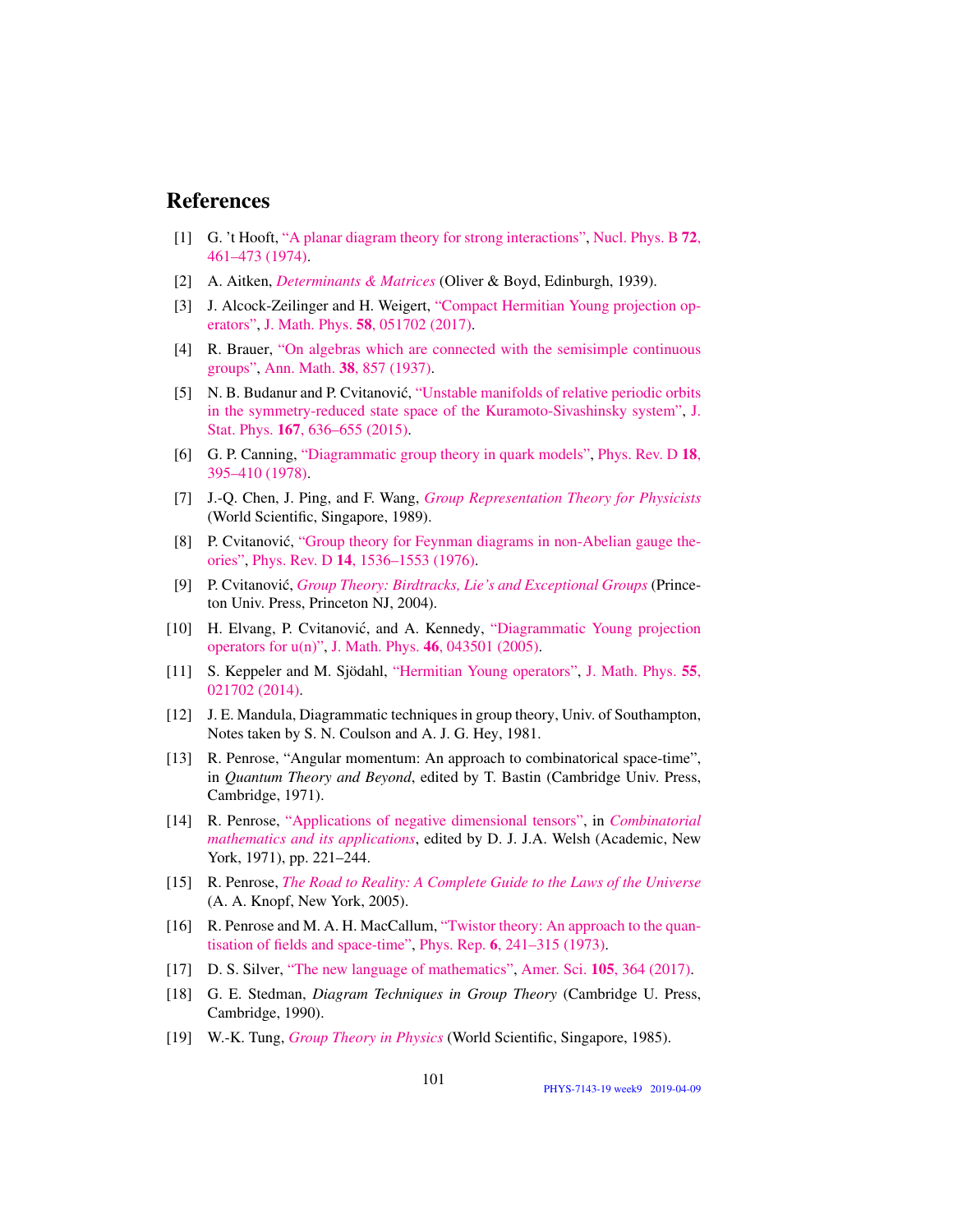### 13.1 Group theory news

Mathematicians map  $E_8$ , and it is bigger than the human genome.

Turns out, applications of group theory go way beyond what is covered in this course:

Group theory of defamation: The officers argued Sawant's statements impugned them individually even though she only spoke about the police department as a whole. The court says suing as individuals and advancing a group theory of defamation takes far more than the officers showed in their complaint.

[W]hether proceeding under an individual or group theory, Plaintiffs must plead that the statements "specifically" identified or singled them out, or was understood as "referring to [them] in particular." Sims, 20 Wn. App. at 236.

### 16.1 Literature

We noted in sect. 2.1 that a practically-minded physicist always has been, and continues to be resistant to gruppenpest. Apparently already in 1910 James Jeans wrote, while discussing what should a physics syllabus contain: "We may as well cut out the group theory. That is a subject that will never be of any use in physics."

Voit writes [here](http://www.math.columbia.edu/~woit/wordpress/?p=191) about the "The Stormy Onset of Group Theory in the New Quantum Mechanics," citing Bonolis [3] *From the rise of the group concept to the stormy onset of group theory in the New Quantum Mechanics. A saga of the invariant characterization of physical objects, events and theories*.

Chayut [4] *From the periphery: the genesis of Eugene P. Wigner's application of group theory to quantum mechanics* traces the origins of Wigner's application of group theory to quantum physics to his early work as a chemical engineer, in chemistry and crystallography. "In the early 1920s, crystallography was the only discipline in which symmetry groups were routinely used. Wigner's early training in chemistry exposed him to conceptual tools which were absent from the pedagogy available to physicists for many years to come. This both enabled and pushed him to apply the group theoretic approach to quantum physics. It took many years for the approach first introduced by Wigner in the 1920s – and whose reception by the physicists was initially problematical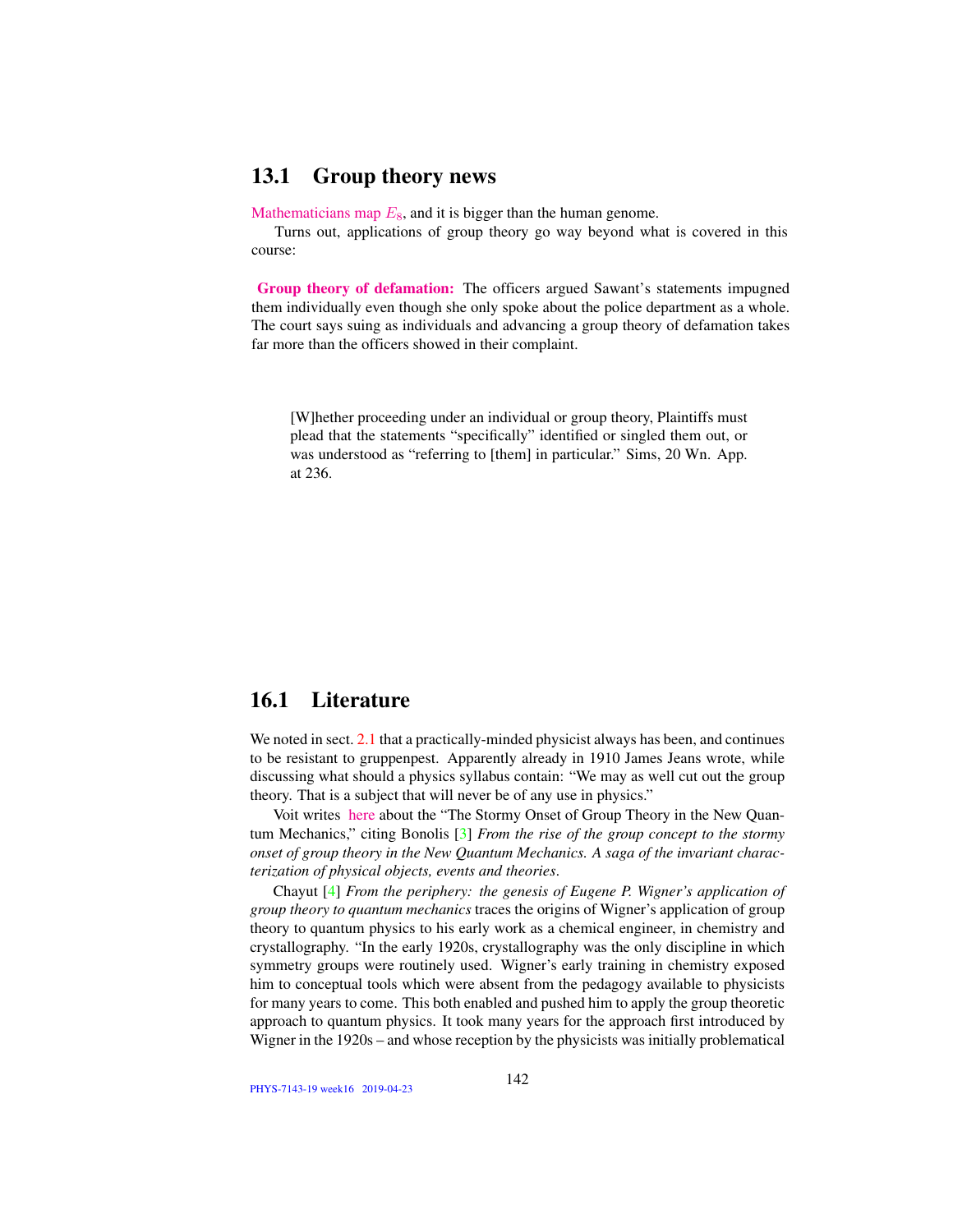– to assume the pivotal place it now holds." Another historical exposition is given by Scholz [9] *Introducing groups into quantum theory (1926–1930)*.

So what is group theory good for? By identifying the symmetries, one can apply group theory to determine good quantum numbers which describe a physical state (i.e., the irreps). Group theory then says that many matrix elements vanish, or shows how are they related to others. While group theory does not determine the actual value of a matrix element of interest, it vastly simplifies its calculation.

The old fashioned atomic physics, fixated on  $SO(3)/SU(2)$ , is too explicit, with too many bras and kets, too many square roots, too many deliriously complicated Clebsch-Gordan coefficients that you do not need, and way too many labels, way too explicit for you to notice that all of these are eventually summed over, resulting in a final answer much simpler than any of the intermediate steps.

I wrote my book [6] *Group Theory - Birdtracks, Lie's, and Exceptional Groups* to teach you how to compute everything you need to compute, without ever writing down a single explicit matrix element, or a single Clebsch-Gordan coefficient. There are two versions. There is a particle-physics / Feynman diagrams version that is index free, graphical and easy to use (at least for the low-dimensional irreps). The key insights are already in Wigner's book  $[11]$ : the content of symmetry is a set of invariant numbers that he calls  $3n-j$ 's. Then there are various mathematical flavors (Weyl group on Cartan lattice, etc.), elegant, but perhaps too elegant to be computationally practical.

But it is nearly impossible to deprogram people from years of indoctrination in QM and EM classes. The professors have no time to learn new stuff, and students love manipulating their mu's and nu's.

## References

- [1] S. L. Adler, J. Lieberman, and Y. J. Ng, ["Regularization of the stress-energy ten](http://dx.doi.org/10.1016/0003-4916(77)90313-X)[sor for vector and scalar particles propagating in a general background metric",](http://dx.doi.org/10.1016/0003-4916(77)90313-X) Ann. Phys. 106[, 279–321 \(1977\).](http://dx.doi.org/10.1016/0003-4916(77)90313-X)
- [2] L. Bel, ["Étude algébrique d'un certain type de tenseurs de courbure. Le cas 3 de](http://gallica.bnf.fr/ark:/12148/bpt6k7258/f1138.item.r=certain%20type%20de%20tenseurs%20de%20courbure.zoom) [Petrov",](http://gallica.bnf.fr/ark:/12148/bpt6k7258/f1138.item.r=certain%20type%20de%20tenseurs%20de%20courbure.zoom) [C. R. Acad. Sci., Paris](http://gallica.bnf.fr/ark:/12148/bpt6k7258/f1138.item.r=certain%20type%20de%20tenseurs%20de%20courbure.zoom) 247, 2096–2099 (1958).
- [3] L. Bonolis, ["From the Rise of the Group Concept to the Stormy Onset of Group](https://www.researchgate.net/publication/234207946) [Theory in the New Quantum Mechanics. A saga of the invariant characterization](https://www.researchgate.net/publication/234207946) [of physical objects, events and theories",](https://www.researchgate.net/publication/234207946) [Rivista Nuovo Cim.](https://www.researchgate.net/publication/234207946) 27, 1–110 (2005).
- [4] M. Chayut, ["From the periphery: the genesis of Eugene P. Wigner's application](http://dx.doi.org/10.1023/A:1011431408763) [of group theory to quantum mechanics",](http://dx.doi.org/10.1023/A:1011431408763) Found. Chem. 3[, 55–78 \(2001\).](http://dx.doi.org/10.1023/A:1011431408763)

PHYS-7143-19 week16 2019-04-23